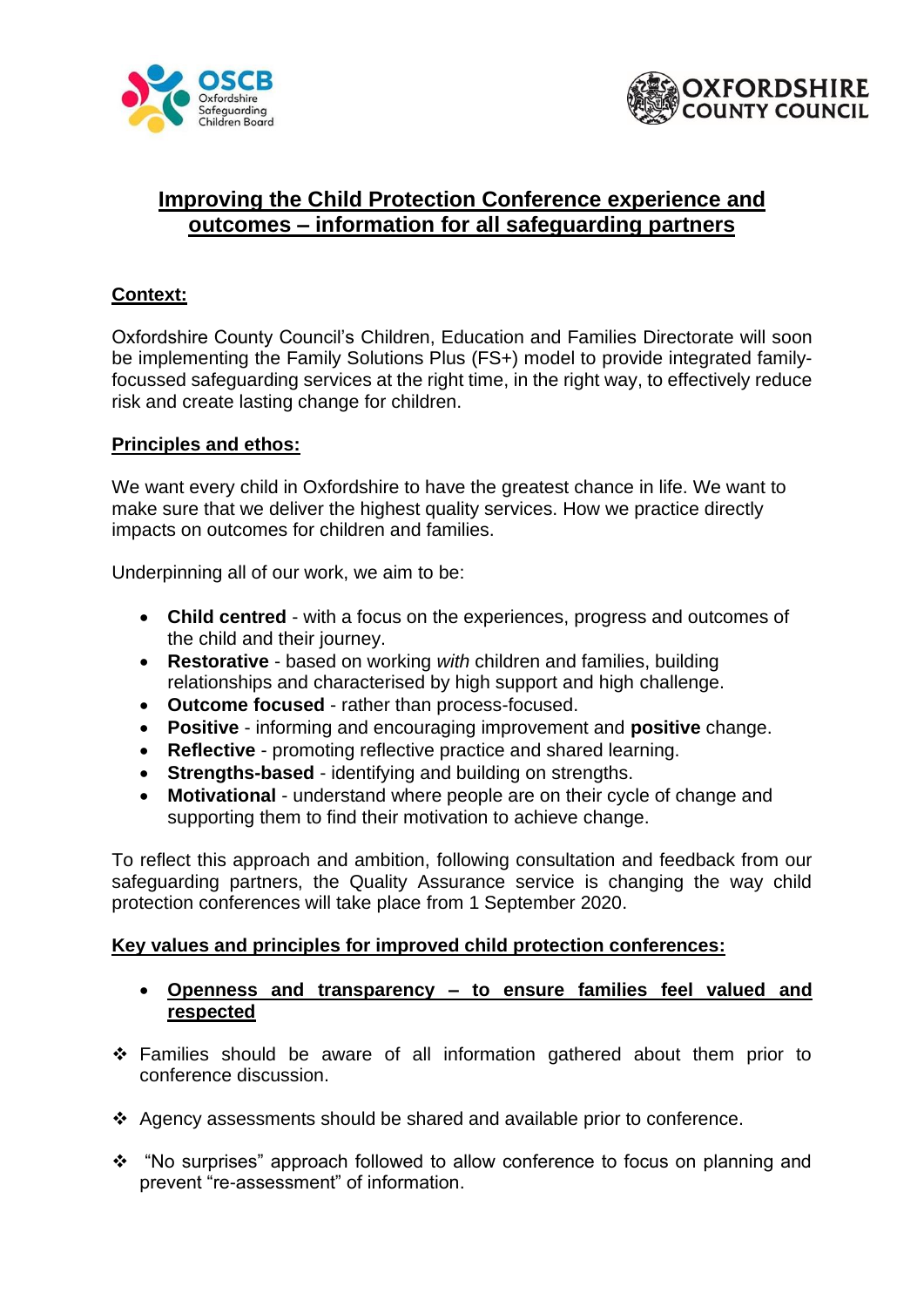❖ Language (written and spoken) used to describe children, families and behaviours will be respectful and mindful of potential long-term impact and "labelling".

## • **Empowering children and families to make changes**

- ❖ Actively seeking to rectify the imbalance of power families can experiences in formal meetings.
- ❖ Meeting rooms will become less formal and more child and family focussed in furnishings and décor to support feelings of inclusivity and value.
- ❖ Families and young people will be more actively involved in analysis of risk and concerns and development of outline plans.

## • **Timely and effective support**

- ❖ Sufficient preparation for conference by all agencies is critical for success.
- ❖ Children, families and agencies need to quickly receive clear and concise documentation from conferences to guide effective implementation of child protection plans.

#### **What changes can agency representatives expect when being invited to attend child protection conferences?**

- ❖ Invitations will require key agencies to attend in person or by video conference through MS Teams in accordance with Working Together 2018. Going forward, hybrid conferences (a mixture of physical and virtual attendance) may become the norm.
- ❖ Invitations will remind participants of their obligations to **prepare and share** written reports pre-conference and the principles underpinning this.
- ❖ Applying the principle to respect families and ensure "no surprises" means that "new" information from agencies will only be shared\* in exceptional circumstances to avoid undermining the integrity of the conference. **Responsibility therefore lies with professionals to ensure adherence to this principle.**
- ❖ The majority of the conference time will be spent including the family and professionals in clarifying the risks (and how this differs from a worry or concern) and facilitating everyone's contribution to creation of a SMART plan which reduces risks.
- ❖ As Child Protection (CP) Chairs are all experienced Children's Services social workers, their specific knowledge and skills will be maximised on to support the relationship-based elements of the principles of FS+ working, within a conference context.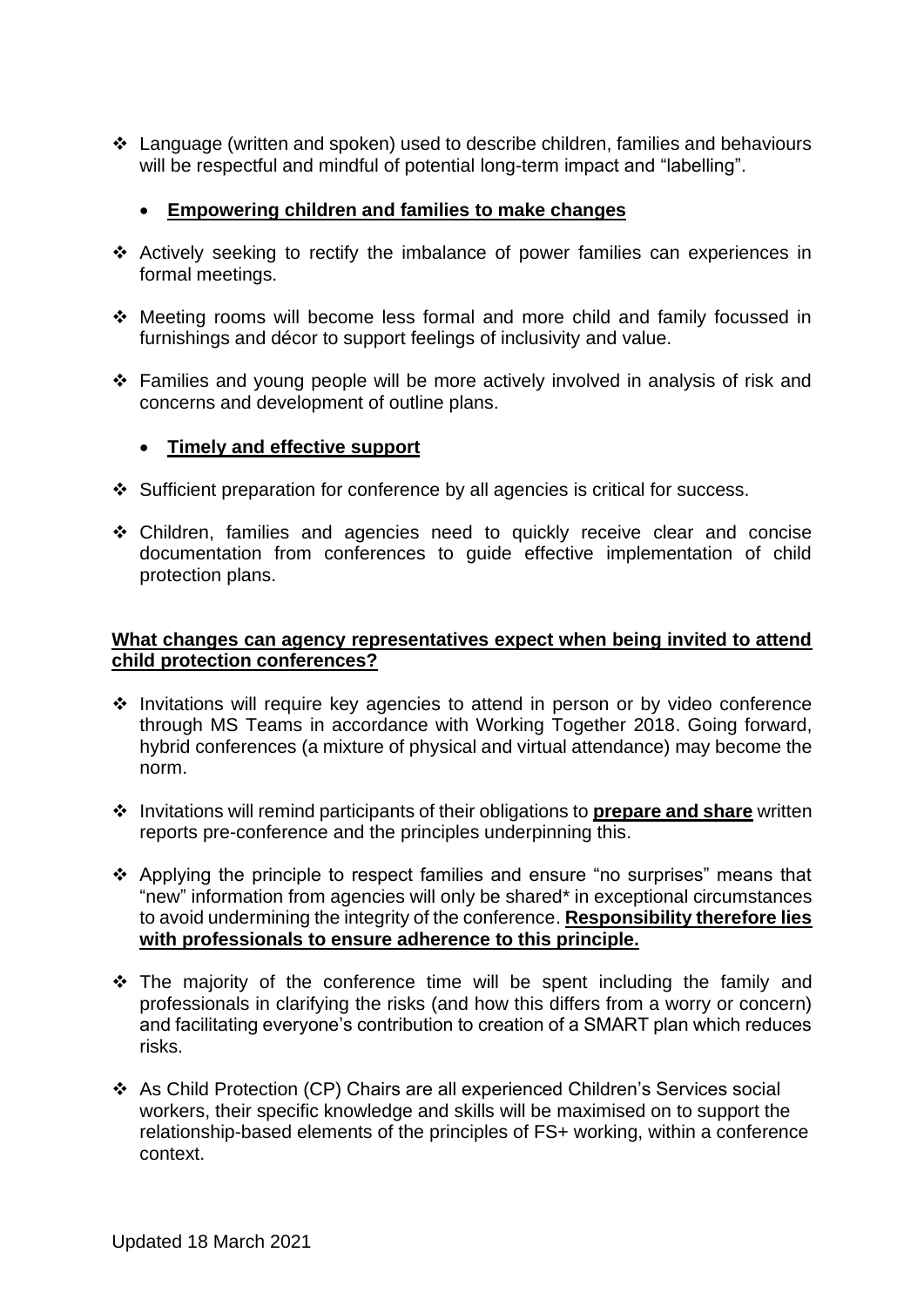- $\div$  The CP Chair will focus on dynamically engaging the family in the task.
- ❖ Written output from conferences will change. A written summary of the Conference and the agreed outline Plan will be developed during the conference and shared with conference participants, alongside the formal decision letter, by the end of the next working day.
- ❖ Minute takers will no longer attend conferences and for quality assurance purposes, an audio recording of the conference will be made and stored securely by Oxfordshire County Council. Data protection issues have been fully addressed. Refer to the [Process to request audio file of recorded Child](https://www.oscb.org.uk/documents/requests-for-audio-files-of-recorded-child-protection-conferences/)  [Protection Conference f](https://www.oscb.org.uk/documents/requests-for-audio-files-of-recorded-child-protection-conferences/)or further information

\*excluding reports from GP and TVP as is current practice.

Conference invitations to partners will set out these changes for you.

Please do not hesitate to contact any of the Quality Assurance Team if you have further queries.

We hope you share our enthusiasm to improve conferences to achieve better outcomes for children and a more positive experience for all attendees. It is our aim to ensure the time we all dedicate to these multi-agency meetings is used to its best effect to bring about change.

Your participation and support in this, is, as ever, greatly appreciated. Please continue to complete feedback forms after conferences so that we can continue to improve our approach.

Best wishes,

CEF Quality Assurance Service/Safeguarding and Review Teams.